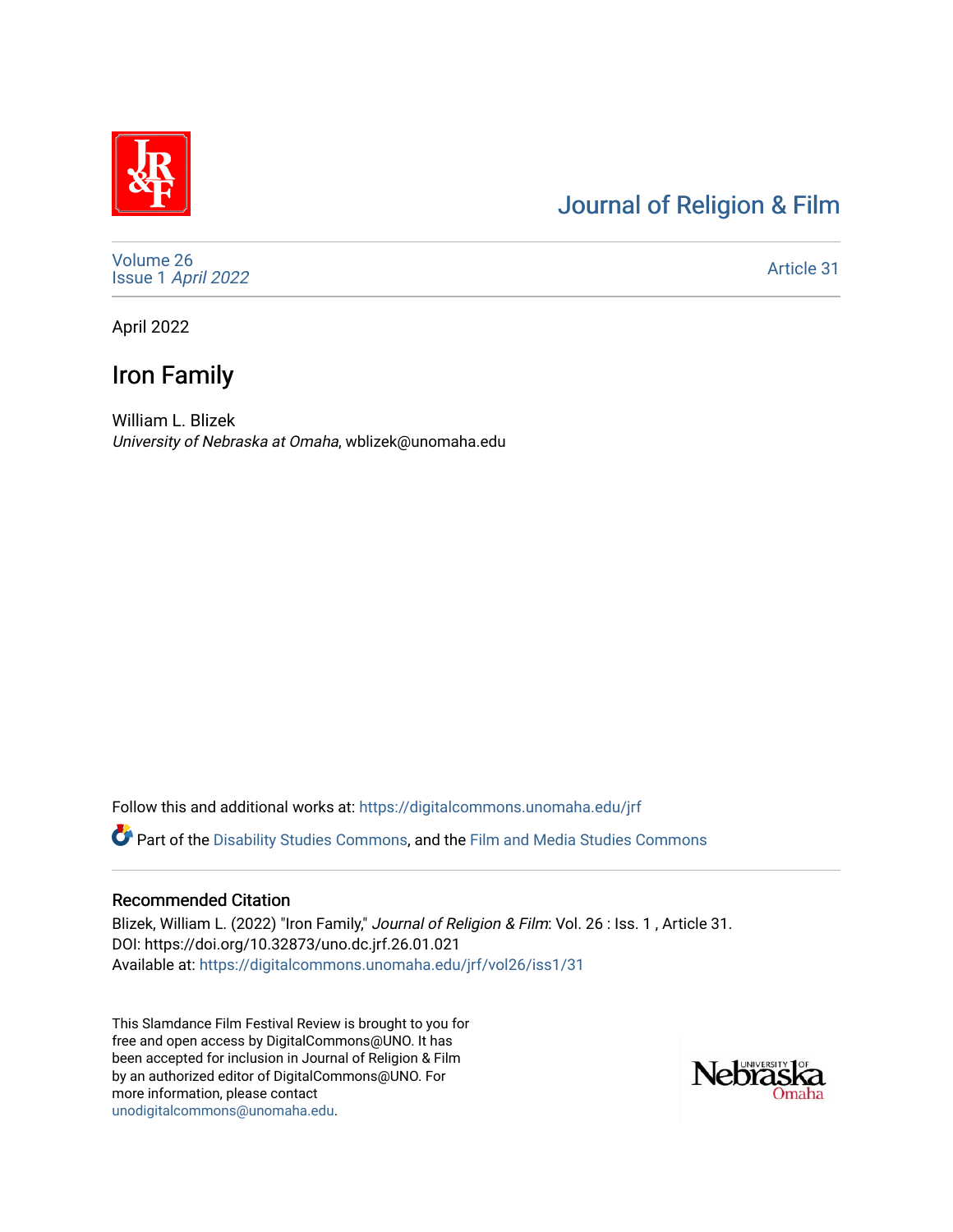## Iron Family

## Abstract

This is a film review of Iron Family (2021), directed by Patrick Longstreth.

### Creative Commons License



This work is licensed under a [Creative Commons Attribution 4.0 License](https://creativecommons.org/licenses/by/4.0/).

### Author Notes

William Blizek is the Founding Editor of the Journal of Religion and Film, and is Emeritus Professor of Philosophy and Religion at the University of Nebraska at Omaha. He is also the editor of the Continuum Companion to Religion and Film (2009).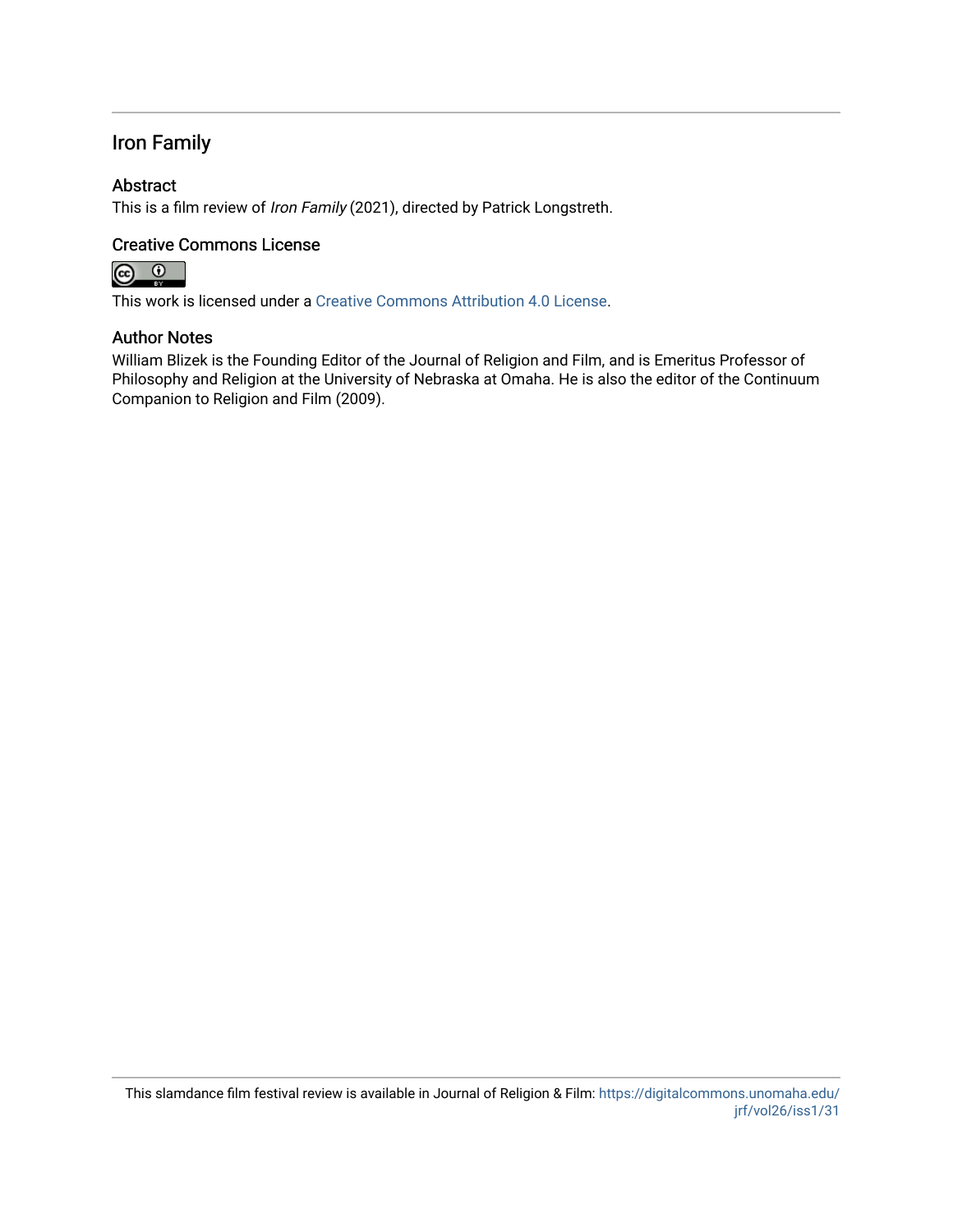

**Iron Family (2021), dir. Patrick Longstreth**

This charming documentary film is about love. The film follows the story of Jazmine Faries, a young woman with Down syndrome, as she convinces her family to help her write a stage play, "The Double Life," and then to help her produce it for her hometown audience in Iron River, Michigan. The "Iron" in the title refers to the home of the family, but it also refers to the strength of the family.

There are two stories in the film. The first is the story of Jazmine as she writes her play and works with the family to produce the play. In this story Jazmine falls in love with Billy and cannot seem to get him out of her mind. This is one kind of love. The second story is the plot of the play. In this story Jazmine plays the role of Jazmine Carrington who eventually marries Matthew McConaughey. Jazmine is unfaithful to Matthew McConaughey with Mark Wahlberg.